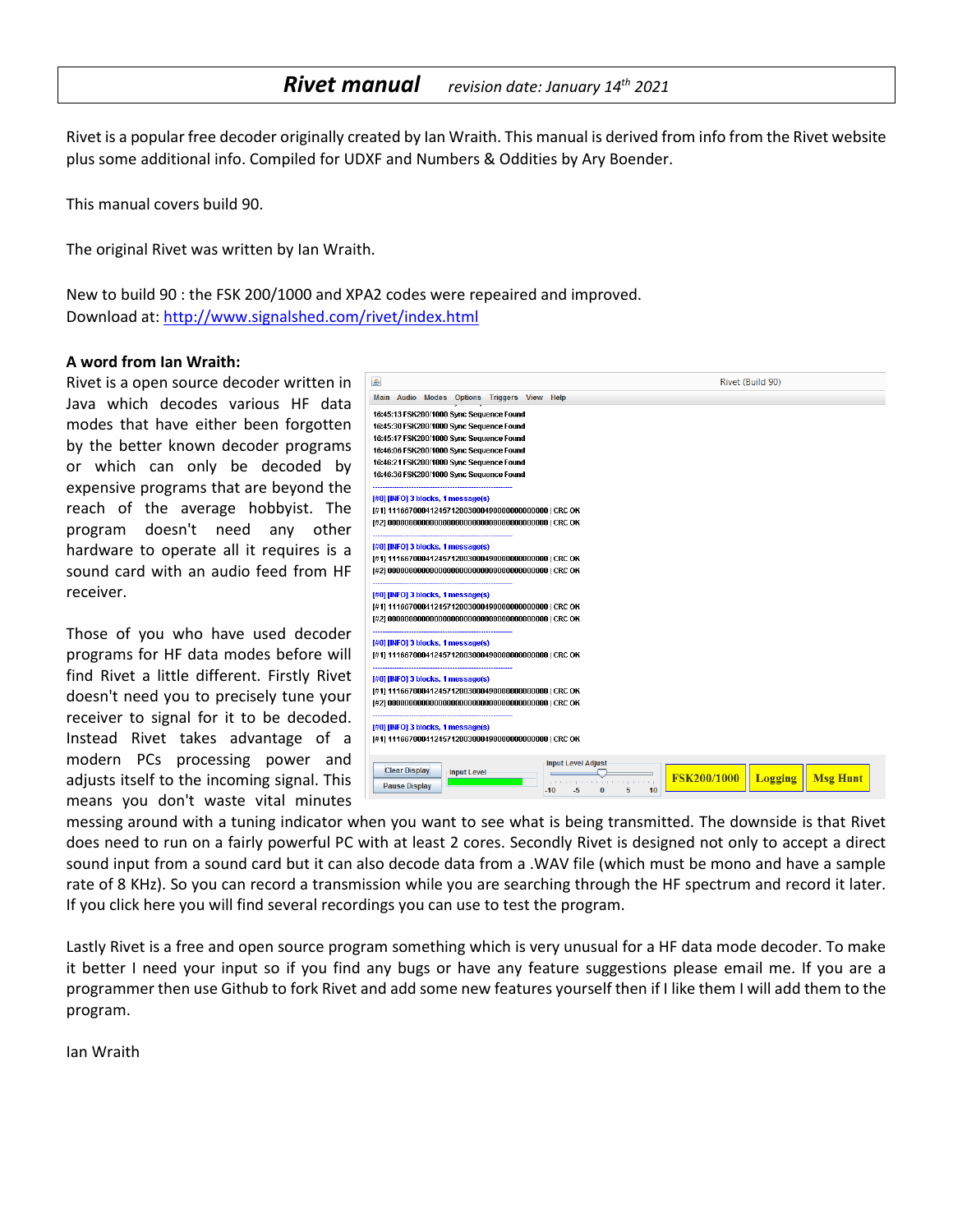

### *Main*

### **Copy All to the Clipboard**

The entire contents of the screen display are copied into your clipboard. Useful if you wish to include a section of a decode from Rivet in an email or word processor document.

### **Load a WAV File**

Rivet not only decodes audio directly from your radio but can also decode data contained in WAV files which were recorded previously. Note that Rivet can only decode WAV files which were recorded in mono mode and at certain sample rates (usually 8000 Hz).

### **Reset Decoding State**

If this menu item is selected then Rivet resets to the default settings for the particular mode you have selected. So if Rivet has set its levels and symbol timing on a signal and this option is selected then Rivet will reset and try to reacquire levels and symbol timing.

### **•** Save the Current Settings

If you click on this all of the settings you have selected (Mode etc) will be saved in a file called "rivet settings.xml". From then onwards when you restart Rivet the program will load these settings and use them as its default. To change this select the settings you would like to be your new default and click on this item again.

### **Save to File**

When this option is enabled all traffic that is decoded by Rivet will also be saved to an ASCII text file. When you select this option a dialog box will appear requesting you give a name and a location for this file.

### **Save Bit Stream to File**

When you enable this option the program will ask you to select a file name and folder for the file. Afterwards the raw binary output from the program will be a saved in that file (which has a .bsf prefix). It is then possible for you to analyse the data in this file for the purpose of reverse engineering a mode. Please note that this option only currently works when decoding selected modes.

### **•** Soundcard Input

When this is enabled Rivet will accept and attempt to decode audio from the audio source selected by your PCs mixer. I would recommend that you use your PCs Line Input source for this.

**Exit**

Use this to shut down the program.

### *Audio*

**Audio devices**

Choose the sound source

### *Modes*

Use this menu to select the mode you wish to decode.

- CCIR493-4 : a HF selective calling mode
- CIS36-50 (50 baud only currently) : used by the Russian Navy
- CROWD36 : used for Russian diplomatic and intelligence messages
- FSK200/500 : used for Russian diplomatic and intelligence messages
- FSK200/1000 : used for Russian diplomatic and intelligence messages
- FSK (raw) : for advanced users to investigate unknown FSK modes
- GW FSK (100 baud) : a commercial ship to shore data system (now defunct)
- XPA (10 and 20 baud) : used for Russian intelligence messages
- XPA2 : used for Russian intelligence messages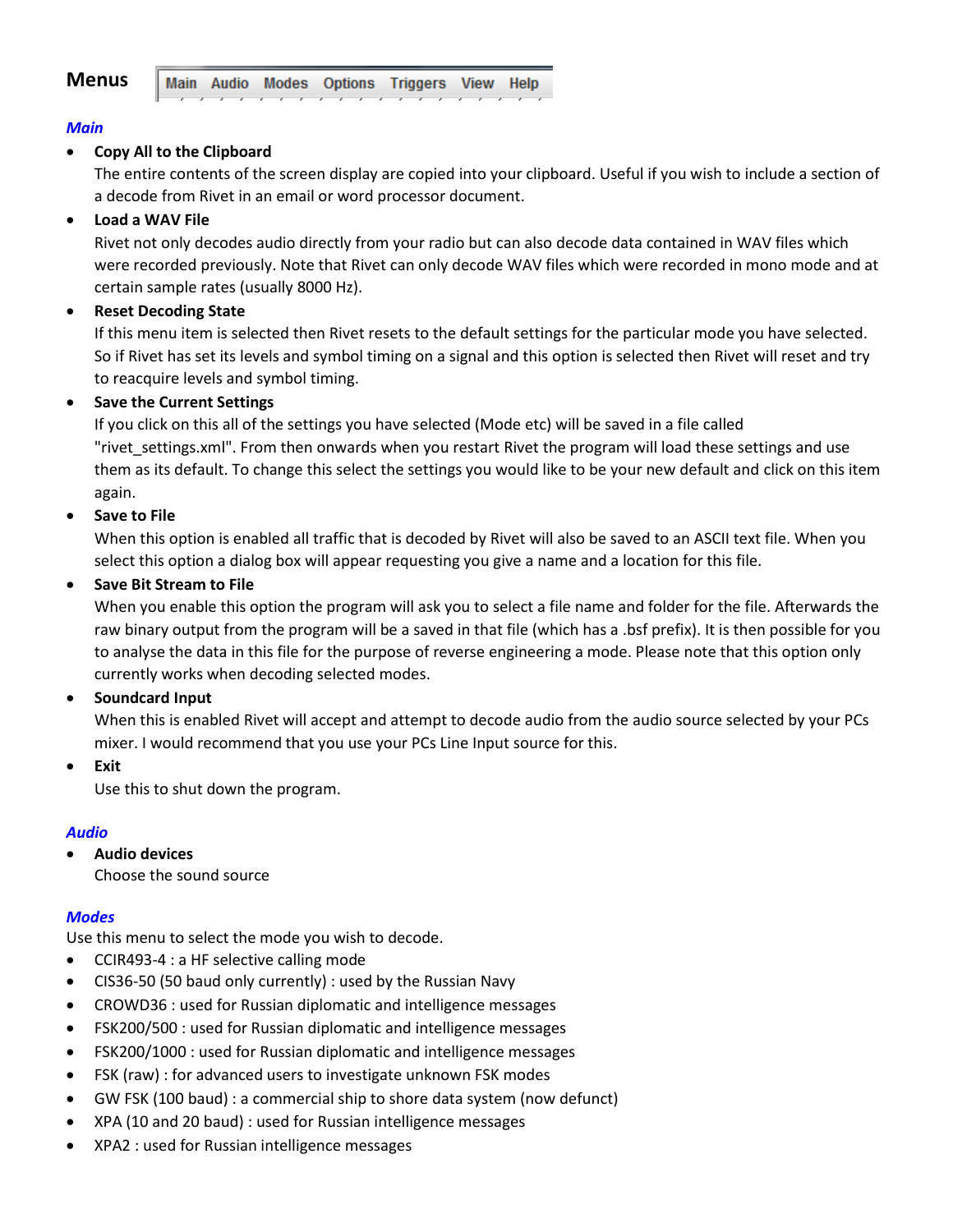### *Options*

## **Baudot & FSK options**

Here you can enter several options for Baudot & FSK modes

 **XPB Decoder options** (Build 91.x only) Optional: enter start symbol and start offset

## **Debug Mode**

When this mode is enabled Rivet will display debugging and diagnostic information about the signal it is decoding. Unless you are a developer I wouldn't recommend you enable this option.

## **Invert**

When enabled the data received by Rivet will be inverted. So for example if a FSK (Frequency Shift Keying) mode is being received and the high tone normally represents a 1 and a low tone a 0 , if this option is enabled then the high tone will represent a 0 and the low tone a 1. In some modes (e.g CCIR493-4) Rivet will automatically decide if Invert needs to be enabled or disabled and will change it accordingly.

### **•** Set the CROWD36 High Sync Tone

This option is used when you are in CROWD36 mode to tell Rivet the tone number of the high sync tone being used by the CROWD36 station you are monitoring.

## **CIS36-50 options**

Here you can enter several options for the CIS36-50 mode.

**• Use smooth XPA decoding (Build 91.x only)** Displays numbers in the main part live instead of using a line buffer

### *Triggers*

See appendix.

### *View*

- **View GW Free Channel Markers** (the GW mode is defunct)
- **Display possible bad data**
- **Display UTC time**
- **Clear display**

### *Help*

**About Rivet**

Informs you of the version of Rivet you are using and some information about the author.

**Enigma2000**

This option takes you to a web page giving information about the Enigma2000 group.

**UDXF**

This option takes you to the UDXF website.

**Follow Rivet Progress on Twitter**

This takes you to Rivets authors Twitter page. Follow me to find out the latest news on Rivet.

**Help**

This takes you to the Rivet help pages.

**•** Sound Sample Files

Takes you to a web page where you can download sample sound files to decode using Rivet.

**More Information on the Modes Decoded By Rivet**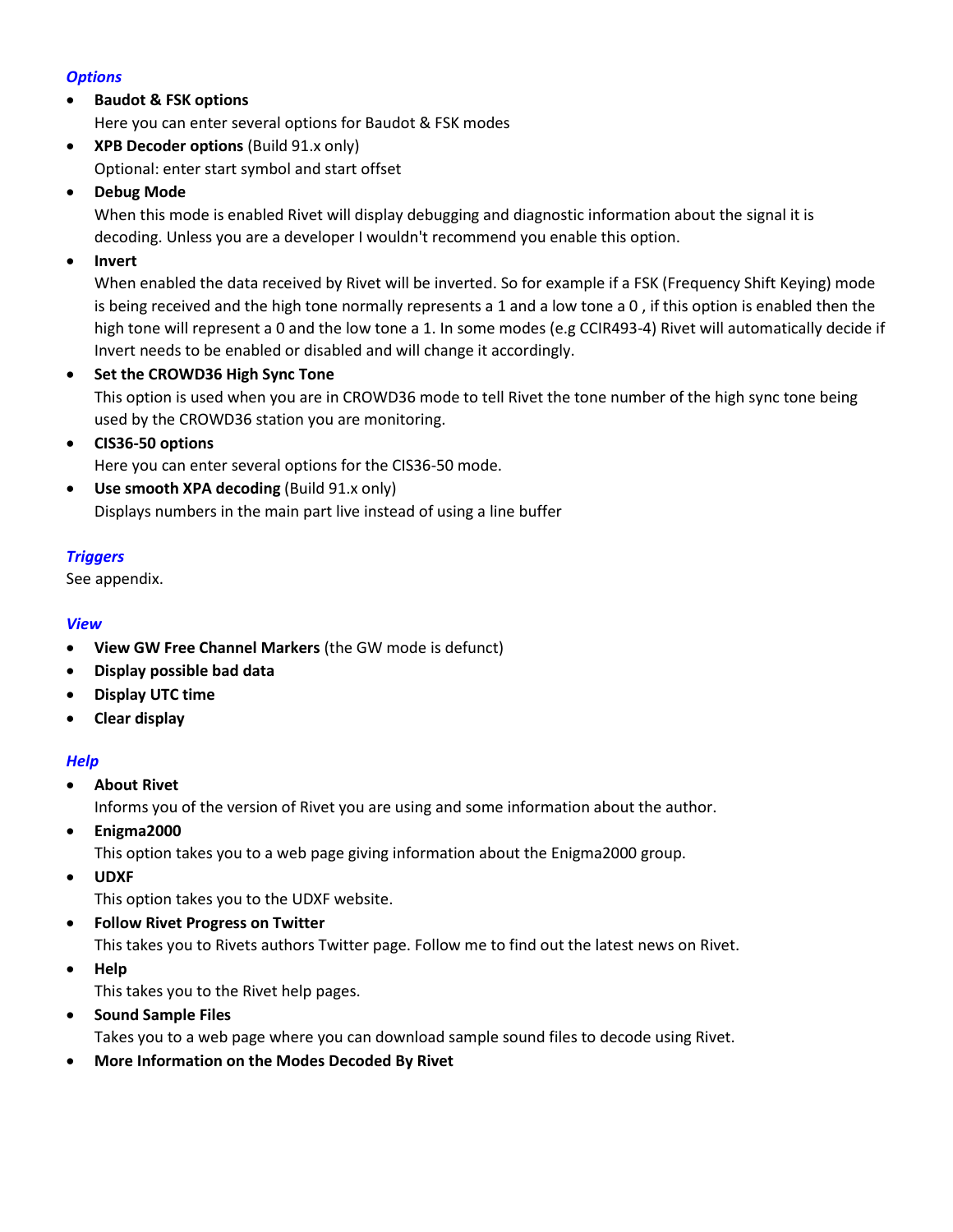### **CCIR493-4**

 This mode is used for individual and group selective calling on the HF bands. The data consists of short bursts of 100 baud FSK (Frequency Shift Keying) with a shift of 170 Hz. Rivet decodes this data and displays it so it looks like this:

*12:53:51 CCIR493-4 Individual Selective Call Station 2522 Calling 2519 (Routine)*

- CCIR493-4 data can either be decoded live from a HF radio connected to your soundcards line in input or from a prerecorded WAV file. This WAV file however must be recorded in mono mode with a 8000 Hz sample rate.
- To decode this mode tune your radio to the frequency where you know CCIR493-4 is used with the receiver set to either USB or LSB modes. Rivet will wait for the brief CCIR493-4 synchronisation sequence and adapt itself from that then decide if the signal needs to be inverted or non-inverted automatically.

### **CIS36 50**

 This mode can be found all over the HF bands. It is believed to be a Russian Naval mode which transmits FSK (Frequency Shift Keying) at a data rate of 50 baud with a 200 Hz shift and is sometimes known as BEE. Some stations transmitting this mode transmit constantly sending idles between messages while others only transmit when a message is due at fixed intervals. All the CIS36-50 transmissions decoded so far have been encrypted and look like this:

13:19:29 Message Start Sync 0x1414bebe64c Session Key is 0x18 0x5 0x1f 0x16 0x4 0x9 0x8 0x1 0x4 0x10 ZHGANENXGWJBAQEYEXRGBZEN End of Message (44 characters in this message 0 of these contained errors)

- Rivet can decode CIS36-50 transmissions live from a HF radio (in USB mode) via the line in input on your computers soundcard or from a pre-recorded WAV (mono and 8000 Hz sample rate only). Rivet calibrates itself from the alternating idling sequence that precedes a CIS36-50 message then looks for a valid sync word and session key before decoding and displaying a message.
- Note that on the LF bands CIS36-50 is transmitted at a speed of 36 baud but at the moment Rivet can't decode this only the 50 baud transmissions.

### **CROWD36**

- CROWD-36 is the name given to a mode used for Russian diplomatic communications by hobbyists. It actual name is believed to be the "SERDOLIK" long range radio-system. It is a MFSK (Multi Frequency Shift Keying) system with 36 possible tones sent a speed of 40 baud.
- Unlike most of Rivets modes CROWD36 decoding isn't automatic and requires the user to to input some information to aid the calibration of the program. All of the CROWD36 broadcasts I have seen so far start with what appears to be a synchronisation sequence made up of four tones as you can see in this spectrogram ..
- CROWD36 synchronisation sequence. When it is CROWD36 decoding mode Rivet hunts for four tones (tone#1,tone#2,tone#3,tone#4). Where tone#1 = tone#3 and tone#2 = tone#4 plus tone#1 minus tone#3 is less than 100 Hz. Rivet then calibrates itself on tone#1 which it takes to be the tone number specified by the user. You set this value by clicking on the "Options" menu "Set CROWD36 High Sync Tone" and entering a number between 0 and 33. The broadcasts I have seen either use tone 24 or tone 31 for this value but it does need some experimentation and I would recommend that you record CROWD36 broadcasts (as WAV files , mono and 8000 Hz sample rate) then you can process that file in Rivet trying different values.
- In the past CROWD36 transmitted encrypted information in the form of 5 digit numbers then later moved to online encryption. These days the mode seems to be being used for link setup information with the actual traffic being sent in another mode if the conditions are suitable. So frequently the only decoded traffic is lists of repeating characters such as below.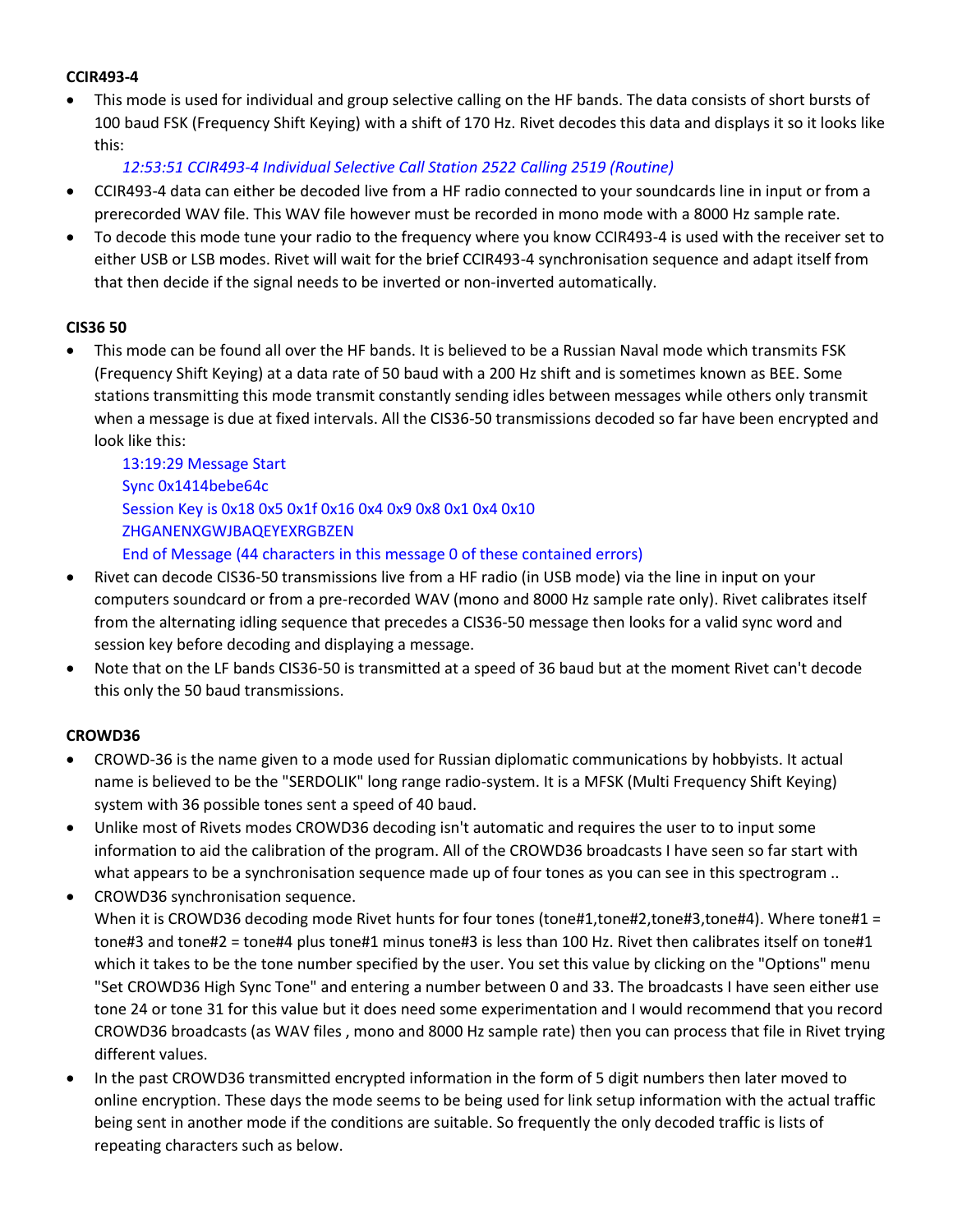AQAQAQAQAQAQAQAQAQAQAQAQAQAQAQAQAQAQAQAQAQAQAFMFMF MFMFMCOGISfs1ls22T M QLQAQAQAQAQAQAQAQAQAQAQAQAQAQ22YXSQJCTUQfs)79 EXMQ FQHLNKDCBOYGUIAS10fs21?226?1?:571fs)+9 EXMQ FQHLNKDCBOYGUIAS10fs21?226?1?:571fs)79 EXMQ FQHLNKDCBOYGUIAS10fs21?226?1?:571fs)+9 EXMQ FQHLNKDCBOYGUIAS10fs21?226?1?:571fs)79

 There is a lot of work need doing to Rivet's CROWD36 decoder module and if anyone can provide me with any further information to help I would be very grateful.

### **FSK 200/1000**

 This mode is believed to be used by the Russian intelligence services. Data is transmitted using FSK (Frequency Shift Keying) at a speed of 200 baud with a 1000 Hz shift.

### **FSK 200/500**

- This mode is believed to be used by one of the Russian intelligence services. It transmits data using FSK (Frequency Shift Keying) modulation with the ITA-2 alphabet (with 1.5 stop bits) at a speed of 200 baud with a shift of 500 Hz.
- Rivet can decode FSK200/500 messages directly from a radio in USB mode connected to a soundcards line input or from a WAV file that is mono and with a sample rate of 8000 Hz. The program calibrates itself by looking at the incoming audio and then starts to decode and display the message on the screen. Once a message is decoding do not retune your radio until the message is complete.
	- When there is no message to send in a schedule the line 00000+++++++++++162)5761

will be sent continuously for seven minutes. When there is a message offline encryption is sent which starts like this

00000++++++++++188=8331 52281013891141343 =8432 92874574809254333 =8573 814347960943078155=8794

 The number to the left of the = sign appears to be the encrypted traffic and consists of 17 or 18 digits. The number to the right is interesting also though. The last digits of this is the line number which you can see incrementing. The messages ends like this:

28870268039372698 =81275 423345851935701126=86276 88837514787689596 =81277 26158186121423068 )57678

Certain 3 digit codes appear to have special meanings. The ones we have come across so far are ..

162 Start of a null message 188 Start of a message 576 End of message or null

#### **GWK 100Bd FSK**

This mode is one of several used by a commercial communications company to contact ships at sea and to send data to them. The mode is defunct now.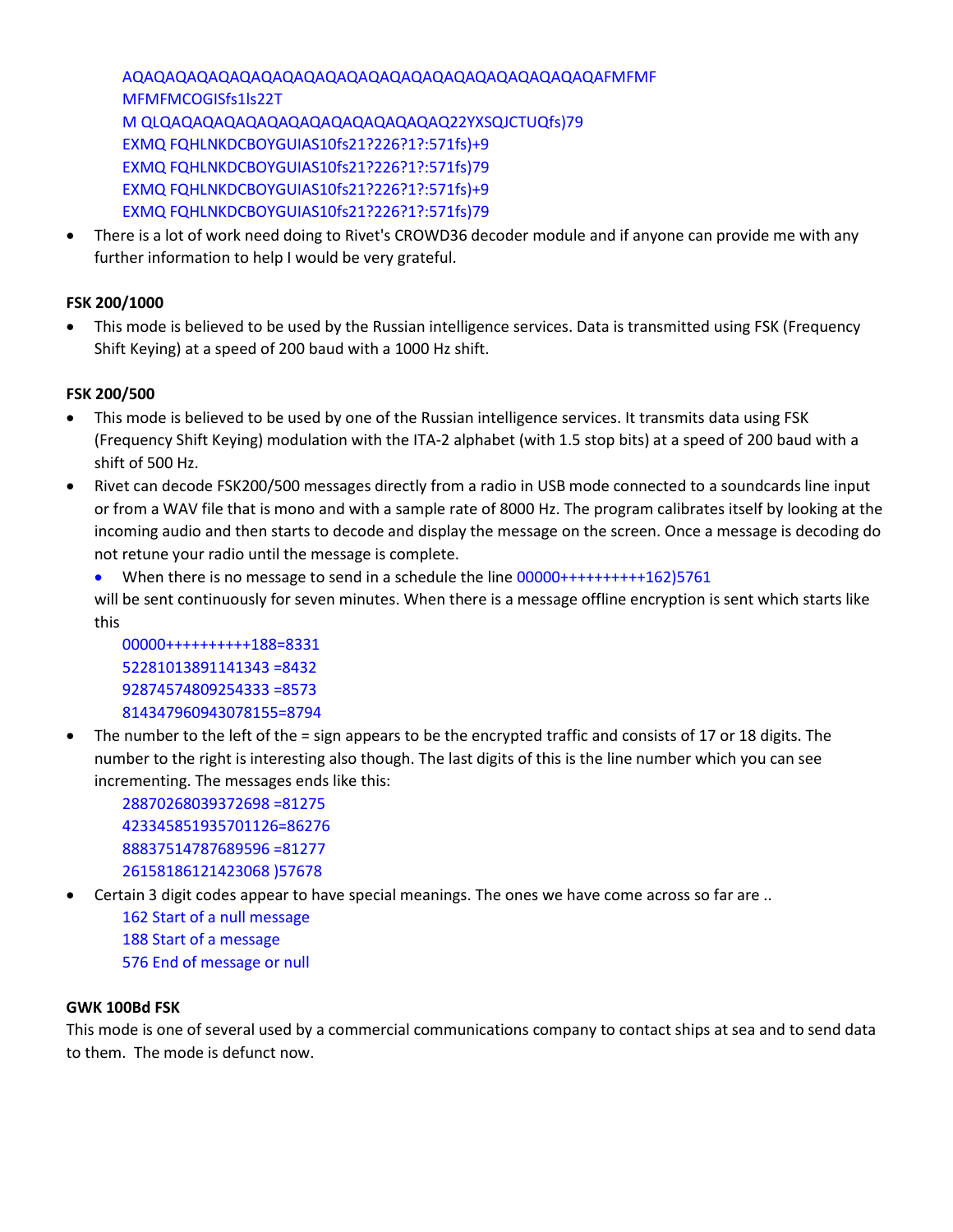### **XPA**

- This is a Russian mode believed to be used by at least one of the Russian intelligence services. It transmits data at either 10 baud (most commonly) or 20 baud using 17 tone MFSK (Multi Frequency Shift Keying).
- Rivet can decode XPA live from a radio (using your soundcards line in input) or from . WAV file recording which is mono and with a sample rate of 11024 KHz or 8000 KHz. The program begins its operation by hunting for the XPA synchronization sequence by looking for four tones (tone #1 , tone #2 , tone #3 and tone #4) it then checks that tones #1 and #3 are the same and that tones #2 and #4 are the same, finally it then checks that there is 760 Hz difference between tones #1 and #2. At that point the program calibrates its timing and the frequency offset of the transmission. Once Rivet has done this do NOT change the tuning of your radio.
- A decoded XPA message looks like this:

13:13:58 XPA Start Tones Found (correcting by 36 Hz) 13:14:03 High sync tone found 13:14:03 Symbol timing found Block Sync 4444444444 Block Sync 101 101 101 101 101 101 101 101 101 1 4444444444 Block Sync 6 Message Start 00857 00097 93286 71395 40333 00714 17852 48857 77718 50780 37834 00215 21772 68734 13603 85646 14094 40723 82696 11038 43675 98847 50732 30954 17592 54577 90765 62197 87165 86007 68736 35714 24007 86209 96271 89625 35714 19269 81590 60485 02469 82980 59119 82461 77523 86731 22993 12521 52548 97909 55084 10648 78945 97123 16673 97138 83388 34822 60415 93306 50071 38438 27154 80657 Block Sync 82050 37623 04296 14200 72261 30215 93943 34679 68188 53956 79136 08478 30933 72586 38826 06910 55823 18377 89051 96813 05847 91457 30993 17025 36671 20034 7380 08659 34217 05873 30813 11871 61634 20351 39596 7426 13:14:03 XPA Decode Complete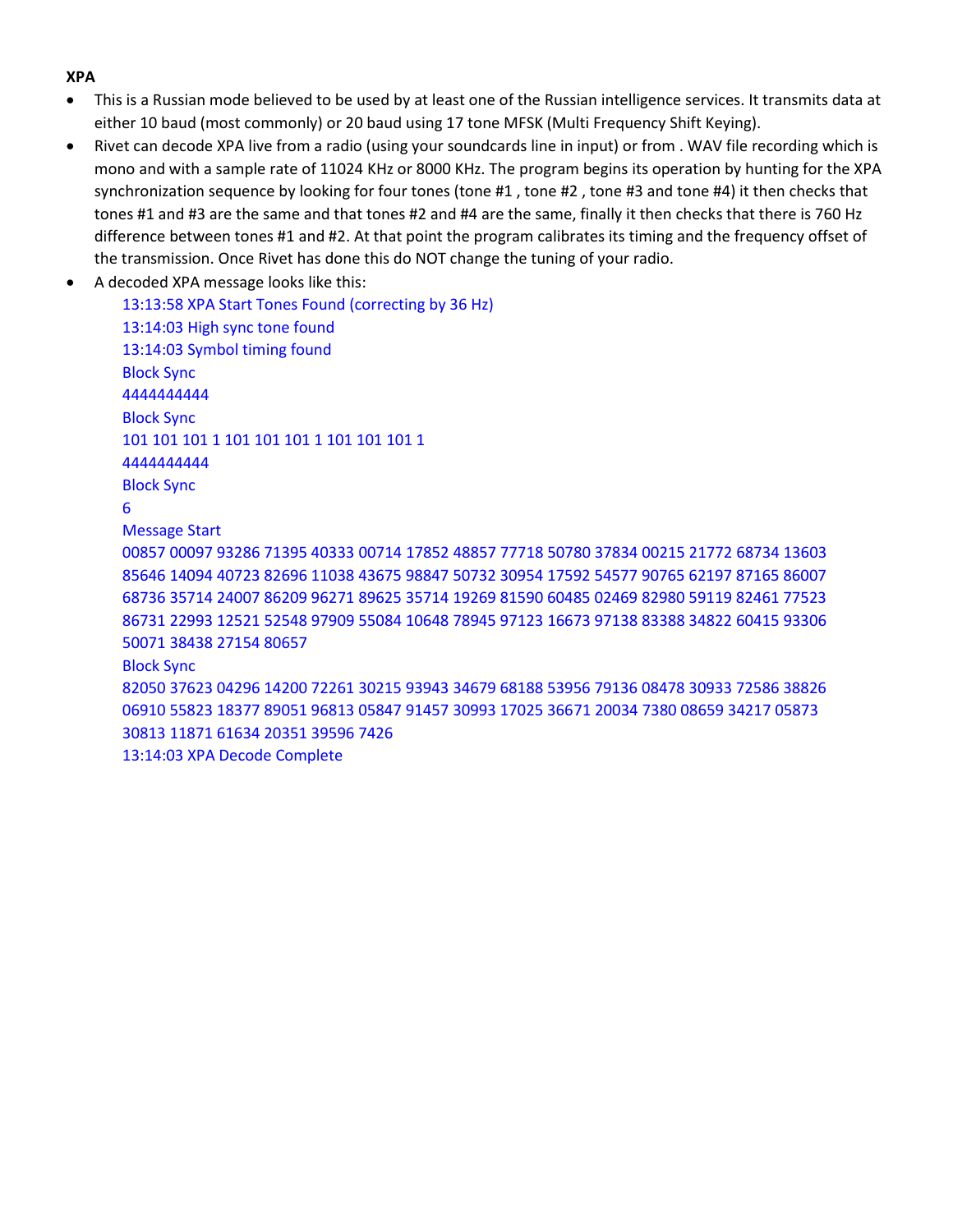### **XPA2**

- XPA2 is a Russian mode believed to be used by at least one of the Russian intelligence services. It transmits data at the unusual rate of 7.8 baud using 14 tone MFSK (Multi Frequency Shift Keying).
- Rivet can decode XPA2 live from a radio (using your soundcards line in input) or from . WAV file recording which is mono and with a sample rate of 11024 KHz or 8000 KHz. The program begins its operation by hunting for the XPA synchronization sequence by looking for four tones (tone #1 , tone #2 , tone #3 and tone #4) it then checks that tones #1 and #3 are the same and that tones #2 and #4 are the same, finally it then checks that there is 234 Hz difference between tones #1 and #2. At that point the program calibrates its timing and the frequency offset of the transmission. Once Rivet has done this do NOT alter the tuning of your radio.
- A decoded XPA2 message looks like this:

13:49:52 XPA2 Start Tones Found (correcting by -1 Hz) 13:50:29 Symbol timing found 02435 00146 98804 73855 93507 32951 32279 89275 85524 53888 95942 92198 90557 04769 54888 20926 94351 53313 31155 63773 55936 08424 26549 01634 43739 83041 11786 65426 09526 69705 28433 53534 59595 88768 38470 64642 94623 09572 01779 46864 48326 44457 80870 13778 58331 70218 02211 33066 78858 82209 34788 24458 27877 14600 16550 66300 53399 36220 66529 80022 84492 18763 77921 74517 06590 40668 78325 11660 78097 35235 66565 05193 08038 23858 02838 96632 12334 57529 31361 97524 06251 73501 56953 86309 65431 43780 17915 56730 12549 07132 34694 22306 01444 55806 17712 69823 33014 07770 37248 06682 33638 30834 75725 02321 58679 91992 44526 72421 05908 33798 91084 28280 23088 32018 74665 75705 58256 00465 27697 04388 37650 93575 06837 46454 84140 47744 88681 77535 49948 27777 43165 11011 80486 68013 91912 97794 76189 68125 99885 31533 13:50:30 XPA2 Decode Complete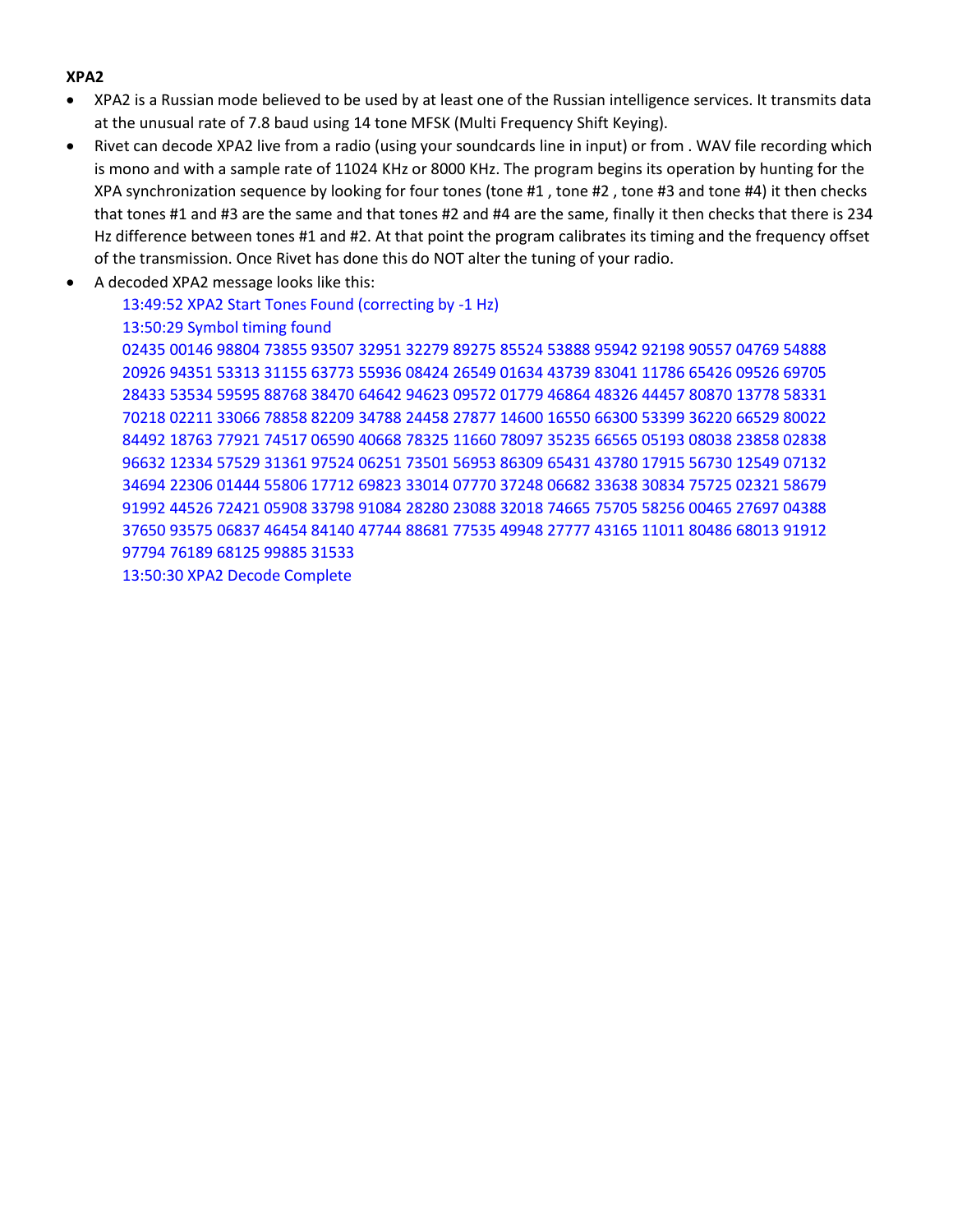# **Appendix**

### **An introduction to the Rivet Trigger feature**

Rivet build 90 allows the user to add , edit and delete Triggers from within the program. Previously users had to manually edit a XML file using a text editor which I realise isn't easy if you don't have any experience with that sort of thing. Since using Triggers is now within anyone's grasp I thought I would write a little step by step tutorial on how to use it.

Firstly I had better explain what Triggers are. Rivet has a mode called **FSK (Raw)** which is intended for users who wish to investigate unknown or little known FSK modes. When selected and after the correct baud rate and shift have been set Rivet displays what the station is transmitting as binary. This is useful when you are initially investigating a mode but soon the amount of data becomes rather overwhelming. To make this mode more useful one of Rivet's users suggested a feature we decided to call a Trigger. Now a Trigger is nothing more than a binary sequence which Rivet stores in its memory and constantly compares with incoming raw FSK data. When the incoming data matches the binary sequence in the trigger then the program does *something* where the something depends on the type of trigger. So far there are three types of trigger:

- **Start** trigger. With this type of trigger Rivet displays nothing until it receives the sequence of data defined in the start trigger. At which point the program displays the name of the trigger that has been activated and then displays all incoming data.
- **End** trigger. When Rivet matches the sequence of data in this type of trigger with the incoming data it displays the name of the trigger and then stops displaying incoming data.
- **Grab** trigger. With this type of Trigger when Rivet matches the incoming data with the trigger sequence then it displays the name of the Trigger , the previous *backward grab* number of bits (a number defined by the user) which were transmitted before the trigger sequence and the *forward grab* number of bits (which again has been defined by the user) which follow the trigger sequence. This type of trigger is very useful for packets of data where the synchronisation sequence is in the middle of the packet.

So that is what triggers are now let me show you how to use them. For this example we will have a look at a 75 baud 850 Hz shift synchronous FSK signal using KG-84 encryption most likely sent by the armed forces of a NATO member country. To use it start up Rivet then select **Raw (FSK)** as the decoder mode.

| 2. Rivet (Build 54) by fan Wrazh |                                                                                                                            | <b>ALL CARS</b>          |
|----------------------------------|----------------------------------------------------------------------------------------------------------------------------|--------------------------|
|                                  | Main Modes Options Triggers View Help                                                                                      |                          |
| D Baudot                         |                                                                                                                            | F                        |
| C CCIR493-4                      |                                                                                                                            |                          |
| C CIS 36-50                      |                                                                                                                            |                          |
| C CROWD38                        |                                                                                                                            |                          |
| C FSIC200/500                    |                                                                                                                            |                          |
| C FSK200/1000                    |                                                                                                                            |                          |
| * FSK (Raw)                      |                                                                                                                            |                          |
| C GW FSK (100 Baud)              |                                                                                                                            |                          |
| ORO                              |                                                                                                                            |                          |
| C XPA (10 Baud)                  |                                                                                                                            |                          |
| C XPA (20 Baud)                  |                                                                                                                            |                          |
| O XPA2                           |                                                                                                                            |                          |
| C Experimental                   |                                                                                                                            |                          |
|                                  |                                                                                                                            |                          |
|                                  | Input Level Adjust                                                                                                         | $\overline{\phantom{a}}$ |
| Input Level                      | $=$<br>FSK (Raw)<br><b>Not Logging</b><br>Idle<br><b>ALL RELATIVE EXT. PER ROOM</b><br>10<br>$\theta$<br>$-5$<br>$-10 - 5$ |                          |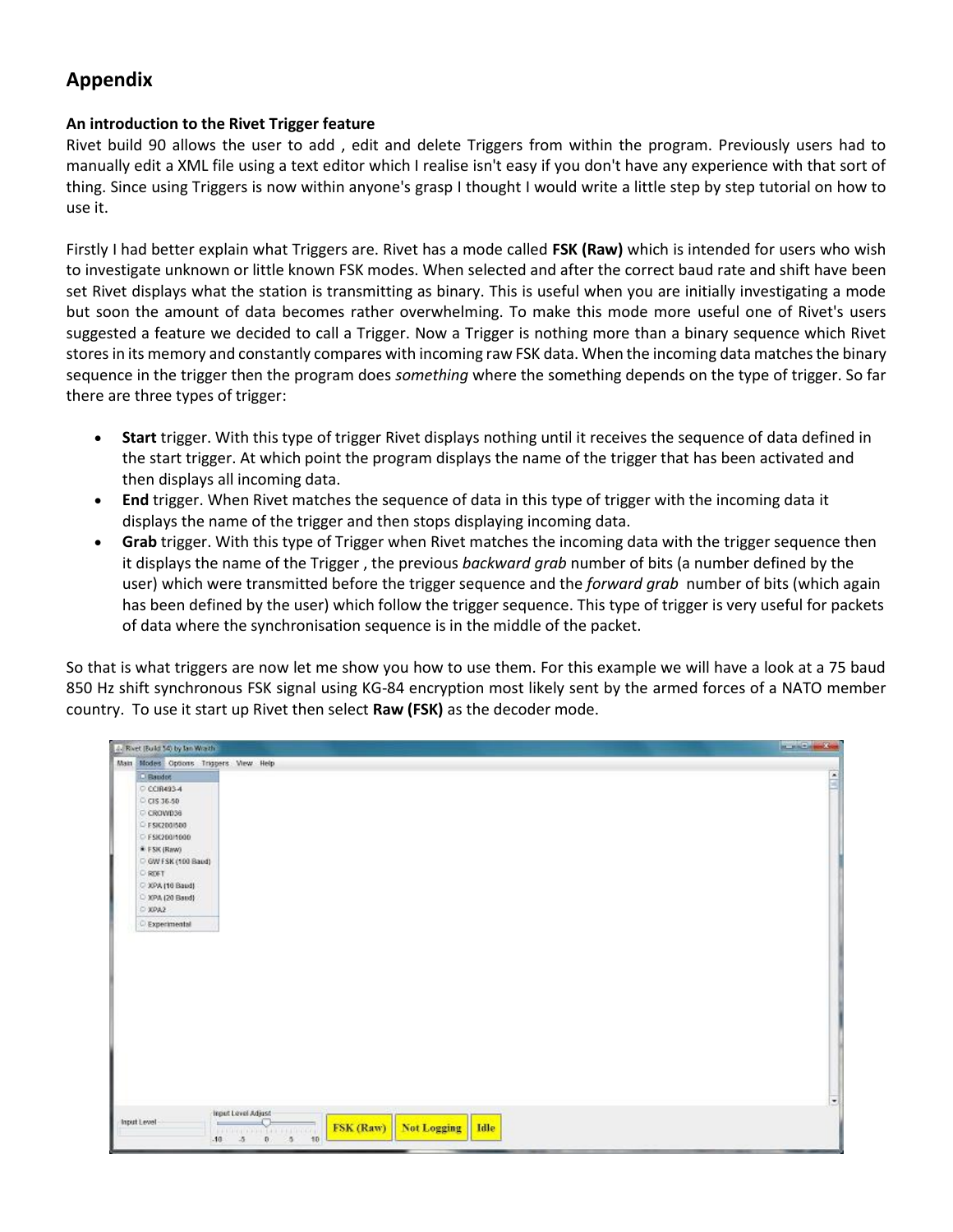Next from the **Options** menu click on the **Baudot & FSK Options item**. Now select the options "75 Baud" and "850 Hz" as you can see below ..



(Ignore the Stop Bits section which doesn't apply here). Now if you were to load the KG-84 sound sample all you would see is a lot of a binary data. Now it is common knowledge that KG-84 crypto systems use the following binary sequence for synchronisation ..

#### *1111101111001110101100001011100011011010010001001100101010000001*

So what we shall do is make this sequence so it is a Rivet start trigger. To do this click on the Triggers menu followed by the "Add , Edit or Delete a Trigger" item. Once you do that then this dialog box will appear:

| <b>Trigger Select:</b> |                                  |
|------------------------|----------------------------------|
|                        |                                  |
|                        | Add a new Trigger                |
|                        | Delete the selected Trigger      |
|                        | <b>Edit the selected Trigger</b> |
|                        | OK                               |
|                        |                                  |

Now click on the "Add a new Trigger" button at which point you will see another dialog box which you need to fill in to look like this:

| Add or Edit Trigger         | $\overline{\mathbf{x}}$ |
|-----------------------------|-------------------------|
| <b>Trigger Description:</b> | KG-84 Sync              |
| Trigger Type:               | Start                   |
| <b>Trigger Sequence:</b>    |                         |
| Forward Grab (bits):        |                         |
| Backward Grab (bits):       |                         |
| OK                          | Cancel                  |
|                             |                         |

(you can cut and paste the binary value from this blog post rather than typing it in yourself). After that click on the OK button in this dialog box followed by the OK button in the Modify Triggers dialog box. Once you have done that the program will return to the main screen and automatically save the trigger to your hard disk.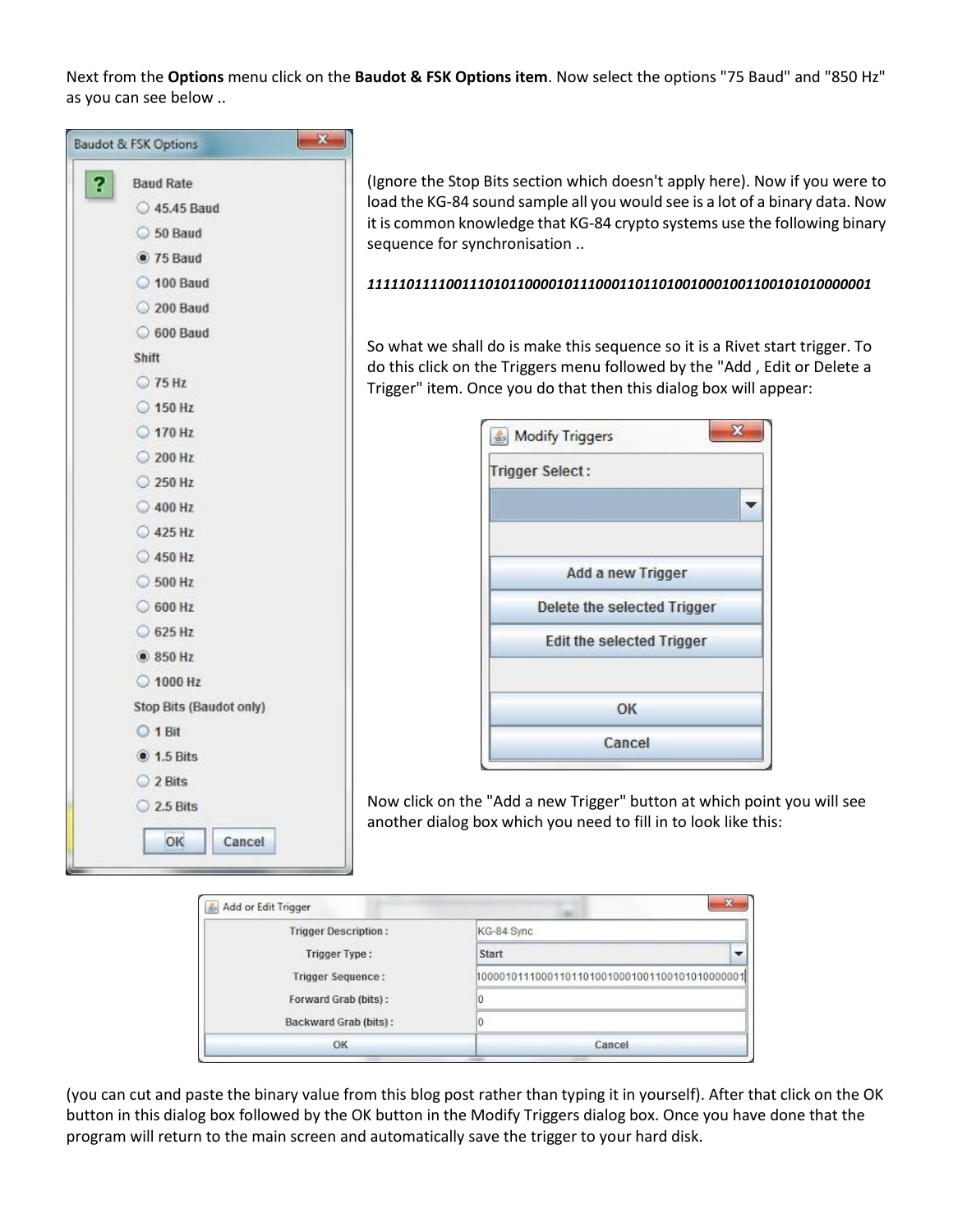Next you need to enable the new Trigger. Click on the Triggers menu and you will see the name of your new trigger with a radio button next to it. Click on this to enable the trigger as you see below.

With that all done either tune into a KG-84 transmission or load the recording I mentioned earlier. When you do that you will see something like the picture below.

| A. Rivet (Build 55) by lan Wrath                                  | CONTROLL BELLEVILLE      |
|-------------------------------------------------------------------|--------------------------|
| Main Modes Options Triggers View Help                             |                          |
| 09:49:03 Loading file C.\Rivel\RG54fak2514_75_850.wwv             | $\overline{\phantom{a}}$ |
| 09:49:03 FSK Sync Sequence Found                                  | w                        |
| 09:49:04 KG-04 Sytte                                              |                          |
|                                                                   |                          |
|                                                                   |                          |
|                                                                   |                          |
|                                                                   |                          |
|                                                                   |                          |
|                                                                   |                          |
|                                                                   |                          |
|                                                                   |                          |
|                                                                   |                          |
|                                                                   |                          |
|                                                                   |                          |
|                                                                   |                          |
|                                                                   |                          |
|                                                                   |                          |
|                                                                   |                          |
| 09:49:04:KG-04:Syric                                              |                          |
|                                                                   |                          |
|                                                                   |                          |
|                                                                   |                          |
|                                                                   |                          |
|                                                                   |                          |
|                                                                   |                          |
|                                                                   |                          |
|                                                                   |                          |
|                                                                   | ۰                        |
| Input Level Adjust<br>Input Level                                 |                          |
| <b>FSK</b> (Raw)<br><b>Not Logging</b><br><b>Decoding Traffic</b> |                          |
| 50<br>$-10$                                                       |                          |
|                                                                   |                          |

You can see from the words "KG-84 Sync" in blue (this triggers name) that the trigger activated several times. The display shows the trigger sequence followed by the data transmitted afterwards. Now that's all well but the display is cluttered with the alternating bits that are transmitted between the messages. It would be better get rid of those. We can do this by setting the alternating sequence of bits *1010101010101010* as an end trigger. So when Rivet detects this sequence it stops displaying decoded data until another start trigger sequence is received. To add this trigger click on the Trigger menu then again on the "Add , Edit or Delete a Trigger" item , then on the "Add a New Trigger Button" and fill in the dialog box that appears in the following way.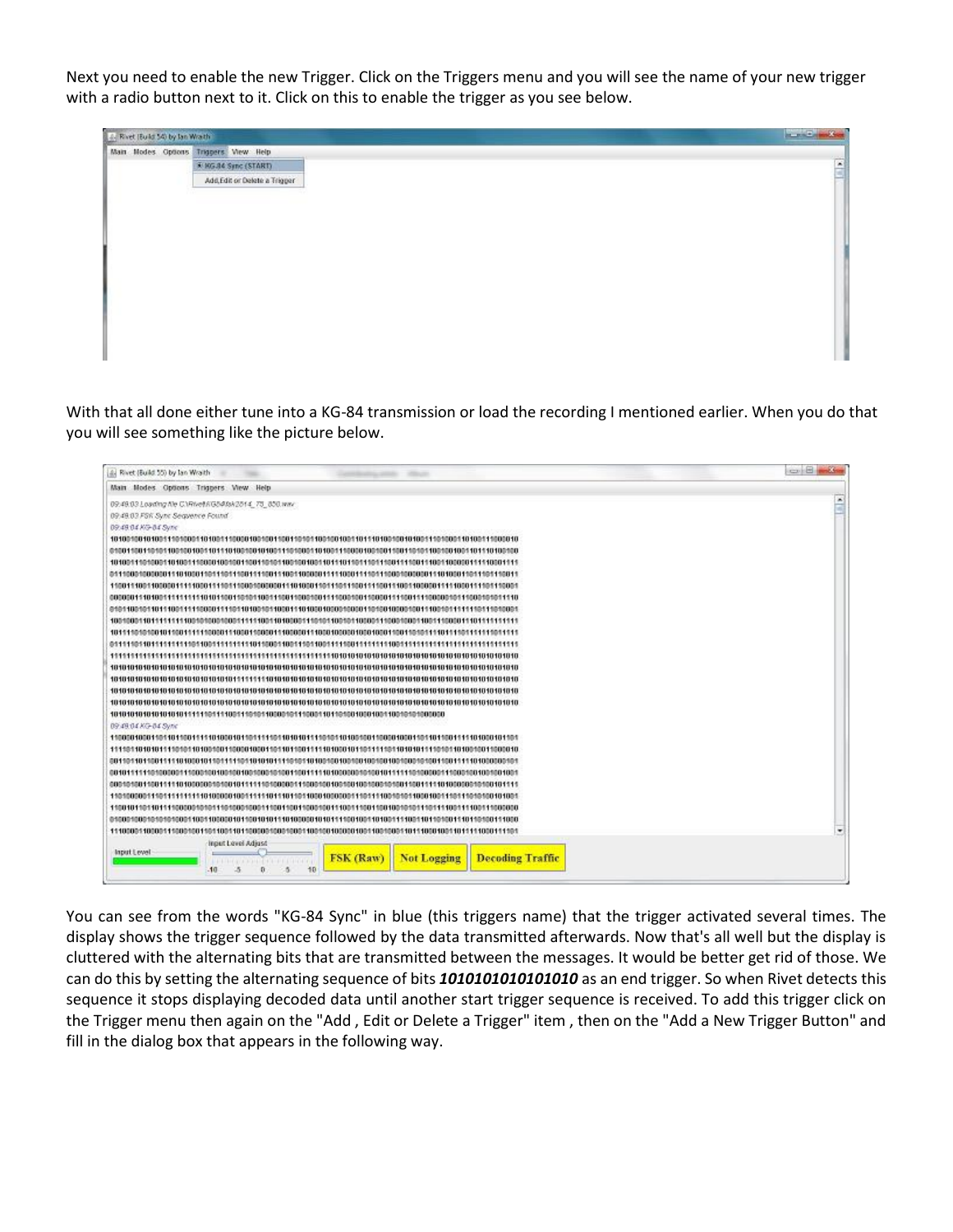| Add or Edit Trigger<br>$\mathbb{E}$ | x                |
|-------------------------------------|------------------|
| <b>Trigger Description:</b>         | KG-84 End        |
| <b>Trigger Type:</b>                | End              |
| <b>Trigger Sequence:</b>            | 1010101010101010 |
| Forward Grab (bits):                |                  |
| Backward Grab (bits):               |                  |
| OK                                  | Cancel           |

Click once again on both OK buttons and then enable the new trigger.

| 4. Rivet (Build 54) by fan Wrazh      |                                                                                                                                     | <b>Service Lands</b>     |
|---------------------------------------|-------------------------------------------------------------------------------------------------------------------------------------|--------------------------|
| Main Modes Options Triggers View Help |                                                                                                                                     |                          |
|                                       | * 105.84 Sync (START)<br>* IGS-34 End (END)                                                                                         | Ă                        |
|                                       | Add,Edit or Delete a Trigger                                                                                                        |                          |
|                                       |                                                                                                                                     |                          |
|                                       |                                                                                                                                     | $\overline{\phantom{a}}$ |
| Input Level                           | Input Level Adjust<br>$=$<br>FSK (Raw)<br>Not Logging   Idle<br><b>ALL RECEIVED BEEN PRESENTED</b><br>0 10<br>$-10 - 5$<br>$\theta$ |                          |

Now if you try to decode a KG-84 recording or live transmission you will see something looking like this …